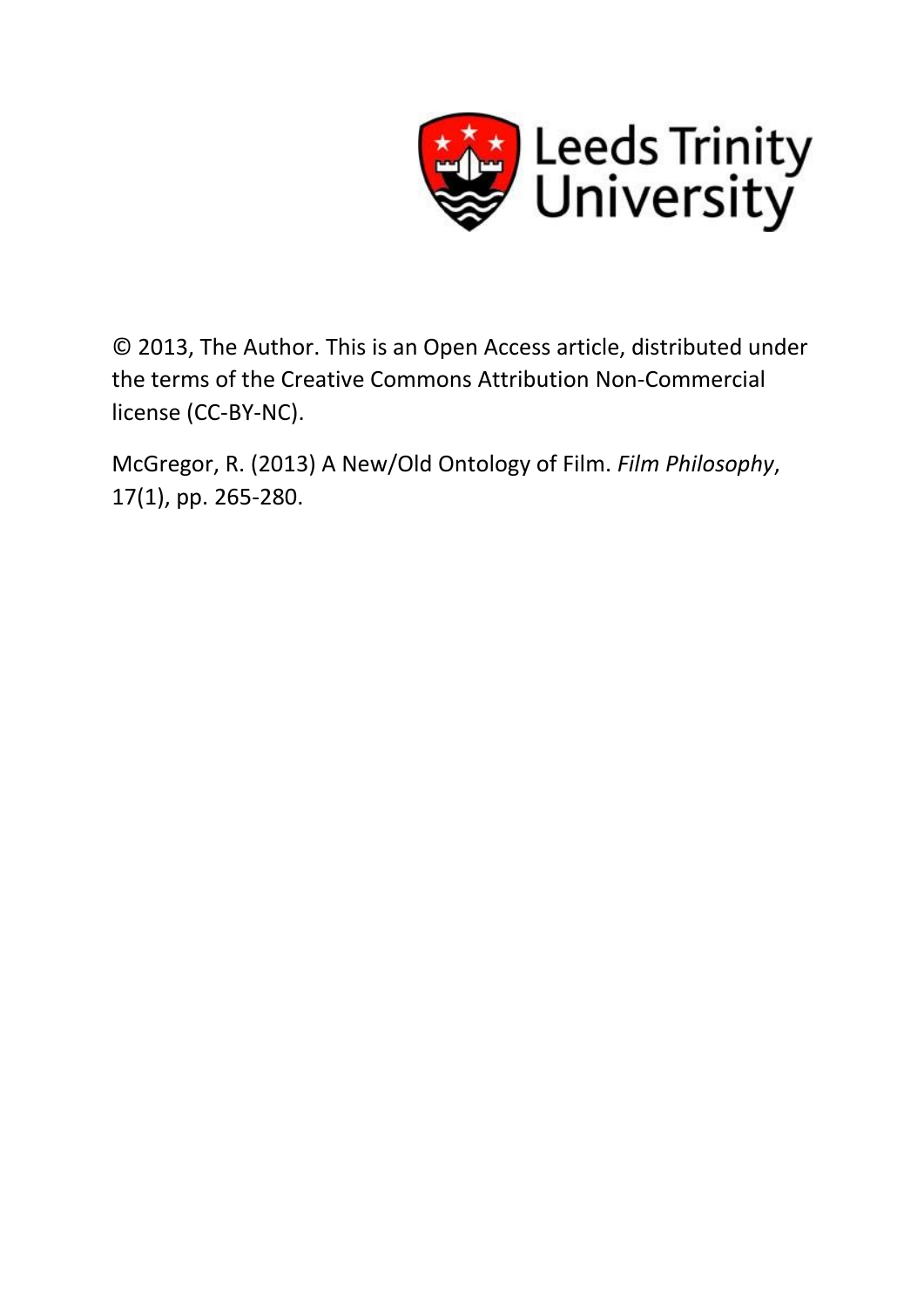# A New/Old Ontology of Film

# **Rafe McGregor<sup>1</sup>**

The purpose of this article is to examine the ontological effects of digital technology, and determine whether digital films, traditional films, and pretraditional motion pictures belong to the same category. I begin by defining the parameters of my inquiry, and then consider the two most significant consequences of the new technology. §2 proposes a decisive refutation of the causal relationship between reality and photography. §3 identifies an end to the dominance of photorealistic film over animation, and argues for an inversion of that relationship, whereby animation is paramount. Finally, I consider the implications of these consequences for film ontology, compare theories, and conclude in favour of Berys Gaut, for whom digital film is the latest incarnation of a history of moving pictures that stretches back for centuries.

## **Defining the Question: Terminology and Technology**

The fundamental problem with the question 'what is film' is that it presupposes a certain kind of answer. In fact, the words 'film', 'motion picture', and 'movie' all make the question redundant. The term 'film' is derived from film stock, the photosensitive chemical material used to record rebounding light. The conversion of light into film produces a negative, which is then photographed itself to produce an original print. The photochemical process has been labelled 'traditional', and produces both still photographs and the sequences of still images called 'films'. So it seems that asking what *film* is limits the answer to the projection of photographic images onto screens, exhibited through the medium of cinema from 1895. Although photographic film is still used, the success of George Lucas's *Star Wars: Episode II – Attack of the Clones* in 2002 heralded the entry of digital cinema to the mainstream market. James Cameron's *Avatar* (2009), a three-dimensional (3D) digital production, is the most commercially successful film to date at the time of writing, and a return to photographic film in the future appears highly unlikely.

The use of 'motion picture' and 'movie' is no less prescriptive. The etymology of 'movie' is uncertain, but is probably an abbreviation for 'moving image' or 'moving pictures'. I shall regard 'moving image', 'moving pictures', and 'motion picture' as synonymous for my purposes. If the inquiry concerns moving pictures rather than film, then it extends back well beyond 1895. Gaut (2010: 6-10) identifies three different categories of motion picture: object-generated, handmade, and mechanically-generated. Object-generated motion pictures have existed since at least the tenth

 $1$  rafemc@gmail.com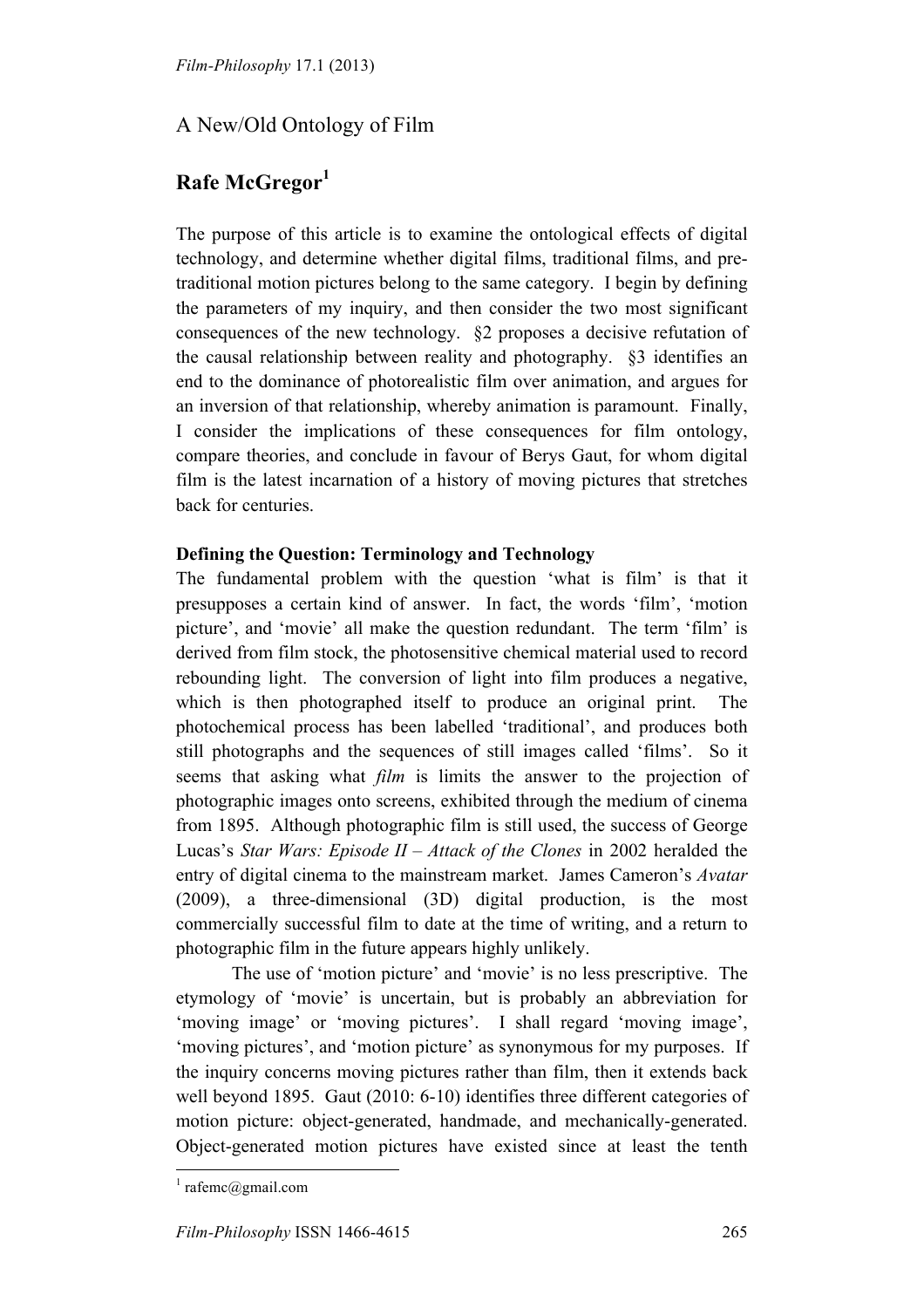century CE, in the form of Indonesian and Chinese shadow puppet plays. Handmade motion pictures include simple flip-books, magic lanterns, the thaumatrope, the phenatakistocope (1832), the zoetrope (1833), the choreutoscope (1866), and the praxinoscope (1877). Mechanicallygenerated motion pictures began with Edison's kinetoscope and the Lumière *cinématographe* – both of which used film stock – and the category includes subsequent electronic and digital developments.

While Gaut maintains that all three types of moving image share a common ontology, Noël Carroll (1996: 127-130) restricts motion pictures to the mechanically-generated. I wish to avoid asking a redundant question and limiting the scope of film or motion pictures without justification. I shall therefore use 'film' and 'motion picture' interchangeably, with both referring to the exhibition of moving images in the broadest possible sense, i.e. not restricted to either photochemical stock or photorealistic pictures. I include animated features in the category of traditional film due to the fact that until *Toy Story* (John Lasseter, 1995) animated films consisted of photographs of either illustrations or objects (for stop motion animation, e.g. *Wallace and Gromit* [Nick Park & Nick Rushton, 1989-2010]).

Carroll (1996: 130) distinguishes film from similar art forms like theatre and puppet shows by stipulating the moving image as twodimensional (2D). With the post-*Avatar* revival of 3D film, this distinction might seem outdated, but 3D cinema has existed since the screening of *The Power of Love* in 1922, so the issue is neither new nor linked to digital cinema (Zone 2007: 1-2). I endorse Carroll's distinction, specifying that motion pictures *are* 2D even though they may *appear* 3D. The images are generated on a two-dimensional surface; they may be drawn on this surface directly, in the case of a flip-book or a zoetrope, or projected onto a flat screen, in the case of a shadow play or traditional film. I can now identify the question, which is 'what is film' where 'film' is the art form involving the exhibition of 2D moving pictures, and 'a film' or 'motion picture' is a specific instance of this category. I have noted the possible beginnings of the art as shadow plays, mentioned the more recent precursors to traditional film, and given a very brief description of the photochemical process. A summary of the digital revolution in film follows.

In contrast with the photographic process, where light is converted to film, digital image recording converts light into streams of binary numbers. Digital recording employs a charge-coupled device (CCD) to first convert light levels to voltages and then convert them to the number streams, which are stored in bitmaps, i.e. grids of pixels.<sup>2</sup> The bitmap is a mathematical representation and thus has no physical relation to the image, which is manufactured by the interpretation of numbers. The images can be

<sup>&</sup>lt;sup>2</sup> Electronic recording also uses a CCD, converting light to an electric pulse, and has been primarily employed in television and video (Gaut: 2010: 9-10). I do not discuss electronic cinema as its innovations have been overshadowed by digital technology.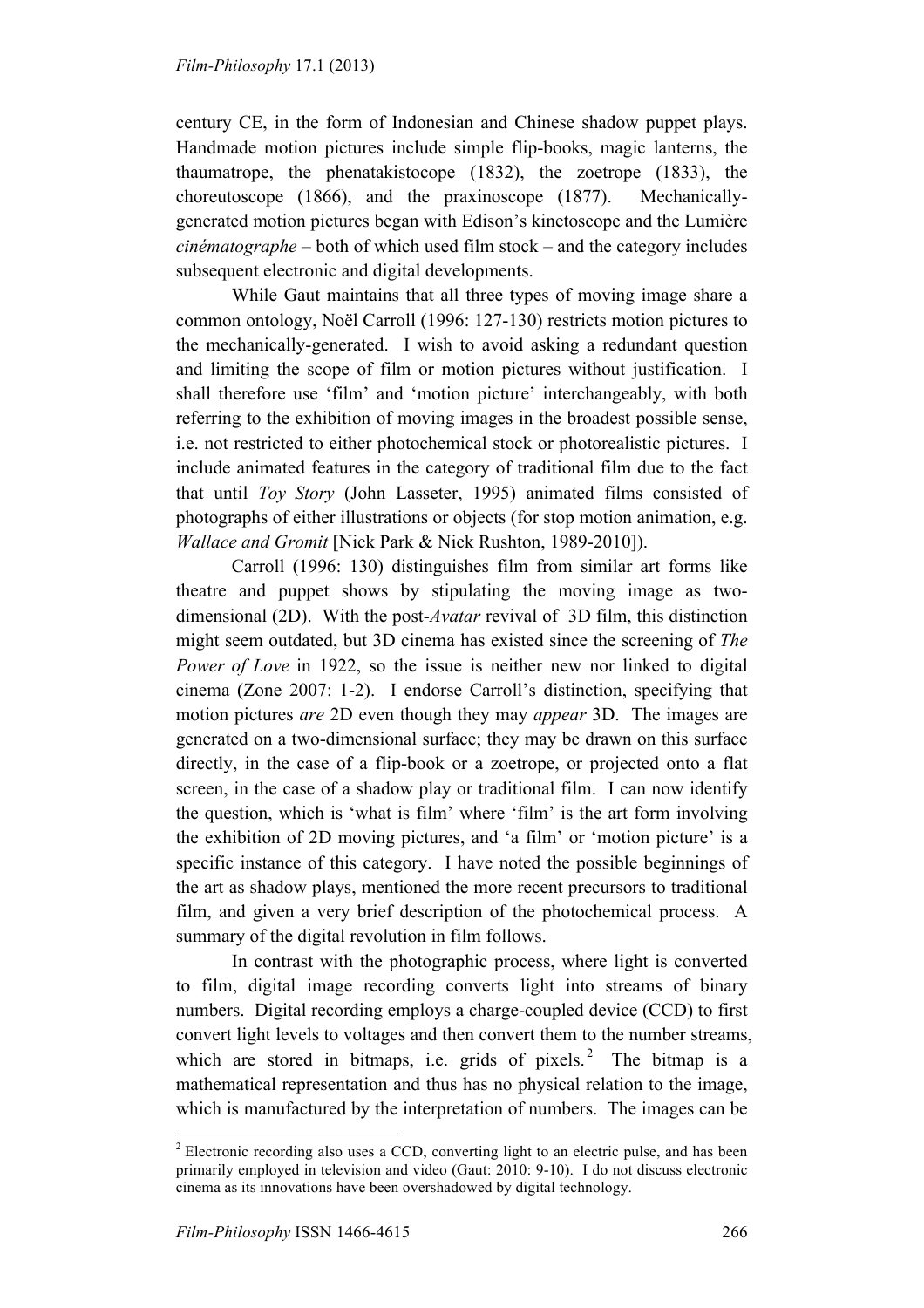recorded either on digital tape or as digital files. Aside from the use of a CCD, there are two other methods of producing digital images: by hand with a software tool, and computer synthesis. The former creates images by digital painting; the latter involves the construction of a vector graphic or 3D model to generate bitmaps. All three methods of manufacture can be combined seamlessly. The digital image does not suffer degradation when it is replicated, and duplication produces a clone rather than a copy (Gaut 2010: 12-16).

'Computer-generated imagery' (CGI) describes the application of pre- and post-production digital painting and computer synthesis to film, and is fundamentally 'a form of computer animation' (Cook 2004: 882). Steven Spielberg's *Jurassic Park* (1993) was the first extensive use of CGI in a photorealistic film, and met with unprecedented commercial success (Cook 2004: 890-891). Two years later *Toy Story* became the first digital feature film, i.e. the first film created entirely with CGI. *Star Wars: Episode I – The Phantom Menace* (George Lucas, 1999) made even more use of CGI than *Jurassic Park*, and was exhibited in digital screenings in addition to its traditional cinema release (Gaut 2010: 10-11). The success of the sequel in 2002 ushered in a new era of motion pictures. The philosophical implications of digital cinema are both far-reaching and complex, but I believe it has finally quashed the various positions that reject photography as a representational art.

### **Another Long Goodbye: Photography as Presentation**

Gregory Currie (1993) bade a conclusive farewell to the persistent – but insubstantial – hypothesis that the ontology of film was that it constituted a particular kind of language. The argument he calls the 'presentation thesis' has been just as persistent, with as little substance (1995: 48). Currie describes the presentation thesis as the claim that photography presents rather than represents the world, and focuses on Kendall Walton's transparency argument. Gaut (2010: 21-22) maintains that there are two distinct objections to photography as art within transparency – causal and reproductive – and although I disagree, I shall mention all four of the arguments opposing representation in photography.

Andre Bazin held that photography was essentially objective, by which he meant that the photographic image was (the same as) the thing itself: 'Photography enjoys a certain advantage in view of this transference of reality from the thing to its reproduction' (Bazin and Gray 1960: 8). For Bazin, looking at an old family photograph was to see the deceased relatives themselves, rather than to see a representation thereof. Rudolf Arnheim interpreted Charles Baudelaire's comments on photography imitating reality as the idea that photography 'was nothing but a mechanical copy of nature' (1974: 155). If this is indeed the case, then photography has no capacity to express artistic intention. Roger Scruton (1981: 578-598) contrasted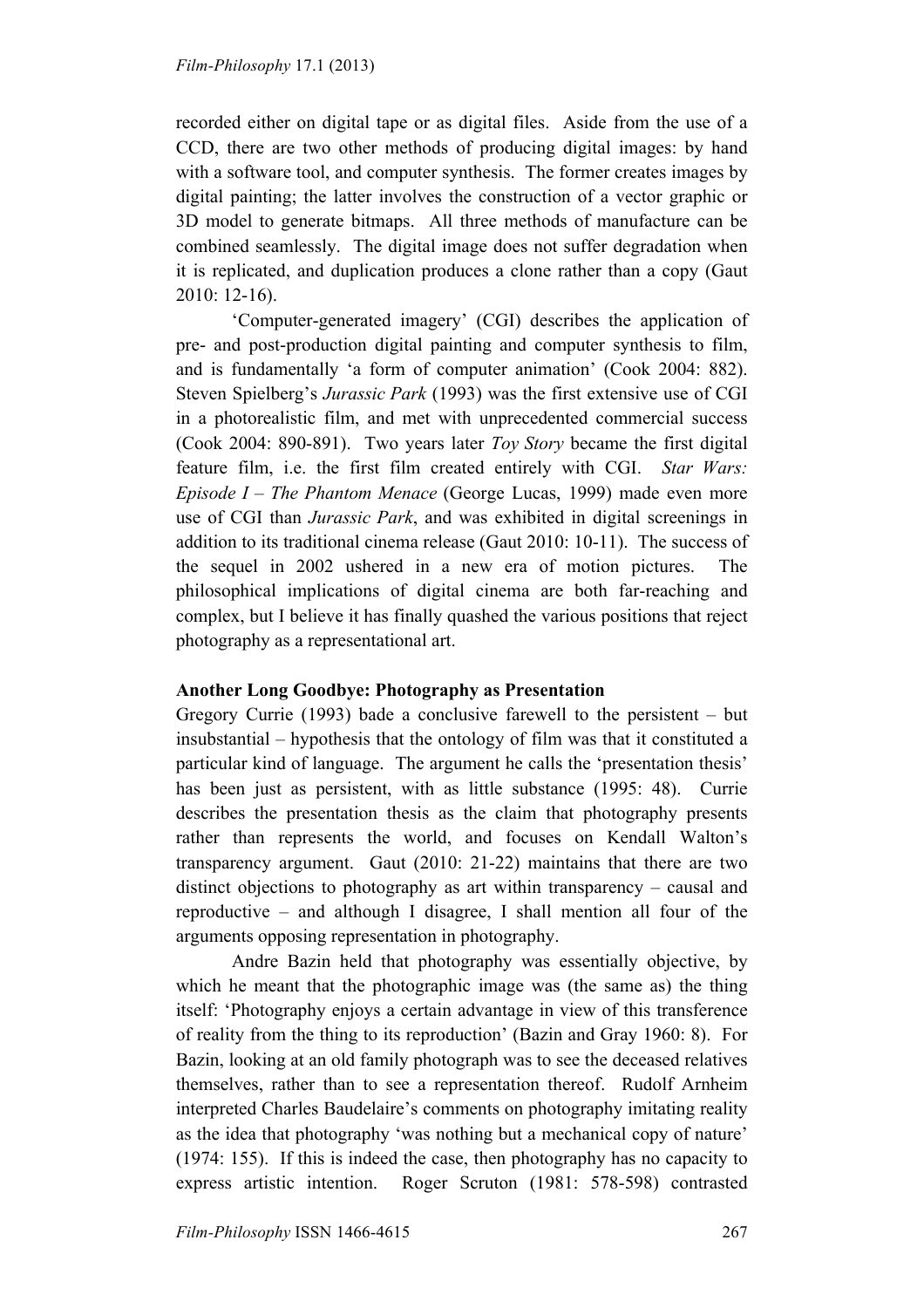photography with painting: where the latter stood in an intentional relation to its subject (due to the representational act), the former stood in a causal relation, and could not be considered a representational art. Looking at an object through a camera lens (or at the resultant photograph) was thus the same as looking at a mirror or looking through a telescope; it merely presented the reality. Finally, Walton argued that to see a photograph of X was to see X, while to see a painting of X was not: 'Photographs are *transparent*. We see *through* them' (1984: 251). This transparency causes photographs to put one in perceptual contact with the object photographed.

I believe these four theses – objectivity, reproduction, causal relativity, and transparency – all present a single challenge to photography as representational art, and I use 'presentation thesis' to describe this challenge. I shall first show why the presentation thesis does not hold – even for traditional photography – and then show the effect of digital photography on the debate before considering the implications for film. It is worth noting an observation by Currie at the outset: most advocates of the presentation thesis have limited their claims to photographic images that have not been significantly altered subsequent to exposure (1995: 48). So the presentation thesis is subject to a qualification, and even its proponents do not accept that seeing (a photograph) is always believing (the reality). Scruton is even more restrictive, limiting his observations to a 'logical ideal' (1981: 578). One could argue that if photographs are not *always* objective, reproductions, causally related, or transparent, then there *is* a capacity (of some sort) for representation inherent in the medium, but the move is not necessary.

Gaut (2010: 30-31) provides a conclusive and entertaining refutation of the presentation thesis, using the example of Jean Auguste Dominique Ingres's painting, *Madame Moitessier* (1856). He identifies a number of ideas expressed by Ingres in the work, and then imagines that the woman depicted had been painted by Oscar Kokoshka and Lucian Freud. Gaut notes the differences in intention and appearance likely to have resulted, e.g., from skin as pure as marble (Ingres) to skin that looks like raw meat (Freud). He then extends the thought experiment to photography, suggesting that parallel differences in appearance would result if the subject was photographed by Sir Cecil Beaton, Julia Margaret Cameron, and Diane Arbus. The photograph perceived by the viewer would differ significantly in all three cases – just as the painting by each artist would differ. These differences are caused by the intentions of the photographers and the capacity of photography to express these intentions indicates that it is a representational medium. I believe Gaut's thought experiment is sufficient to turn the tables on the presentation thesis. There is no justification for regarding all unaltered photographs as presentations of reality; many photographs are representations, so the presentation thesis should be confined to those depictions where the intention of the photographer is to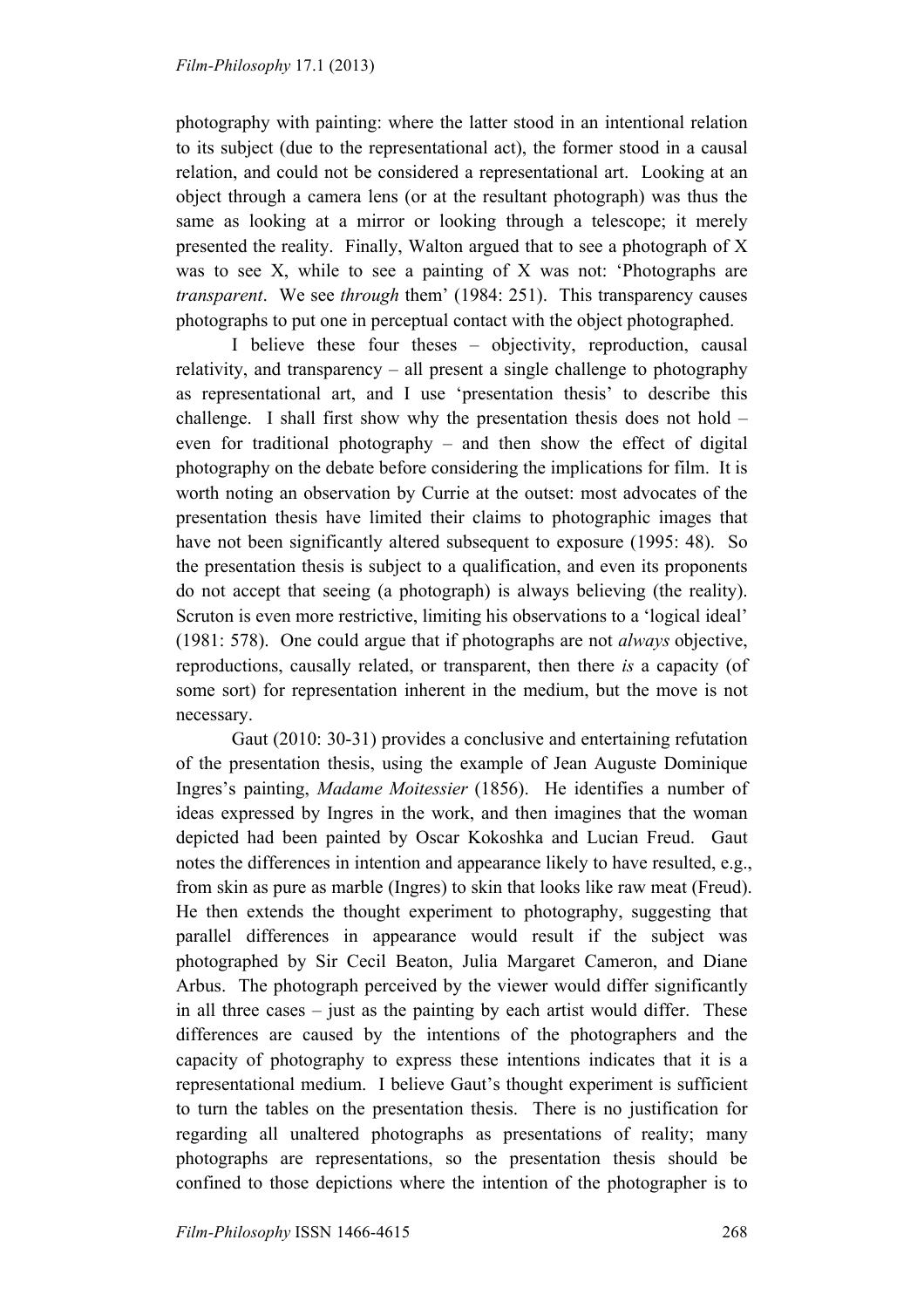present (rather than represent) an object. One might acknowledge that, e.g., photojournalists and crime scene photographers typically present reality, but even this claim is debatable.

The appearance of Kevin Carter's Pulitzer Prize-winning *Starving Child in the Sudan* in the *New York Times* in March 1993 resulted in public concern for the infant portrayed (Keller 1994). When readers saw the photograph they believed that there was a real starving girl, and that the event captured in the image – a vulture awaiting her demise – really happened at a certain time and place. The assumption was correct, and would not have been made if the picture printed in the newspaper had been an illustration, no matter how life-like. When one sees a photograph in a context like a newspaper one tends to think of it as presenting reality. There seem to be degrees of realism: from actual perception, to looking at a photograph, to looking at a painting. Thus looking at Carter's photograph is not as horrific as actually being in the Sudan with the child and the vulture, but is more horrific than seeing a sketch of her. Walton (1984: 247-248) makes this point by contrasting the immediacy of Francisco Goya's 'Even Worse' (1810), part of *The Disasters of War*, with Timothy H. O'Sullivan's photograph, *Death on a Misty Morning* (1883).

Walton has selected a particularly visceral portrayal of the aftermath of a battle, but his choice is unfortunate for his argument: O'Sullivan was believed to have moved the bodies of the corpses he photographed in order to create a more dramatic effect, i.e. to express his intentions in his representations of dead soldiers.<sup>3</sup> While (most) photographs undoubtedly appear more real than (most) other pictures, even photojournalistic images do not necessarily present reality. Two of the most famous photographic images ever taken serve as examples. There is an ongoing debate about Robert Capa's *Falling Soldier* (1936). The question is not only whether the image was posed, as I have suggested in Walton's example, but where it was actually taken: on the battlefield as claimed, or at a safer position behind the front lines (Mitchell 1992: 40-43). When Dorothea Lange took the photograph *Migrant Mother* (1936) she failed to notice that her subject had grasped a tent pole in order to steady her sleeping child. The thumb and finger that appeared in the foreground of the image were subsequently edited out (Curtis 1986: 17-20).

 My point is that in two paradigmatic cases of photojournalism there is room for doubt as to the reality, and room for expression on the part of the photographer. William J. Mitchell mentions the response to an international incident between the United States and Libya in January 1989 as an exemplary instance of photographic evidence being contested – contested on the very basis that it does not present reality (1992: 22-24).

<sup>&</sup>lt;sup>3</sup> I am not aware of conclusive evidence that O'Sullivan engaged in the practice, but several American Civil War photographers did, including his colleague Alexander Gardner. See Buser 2006: 214; Mitchell 1992: 43-45; Seels 1997: 48-51.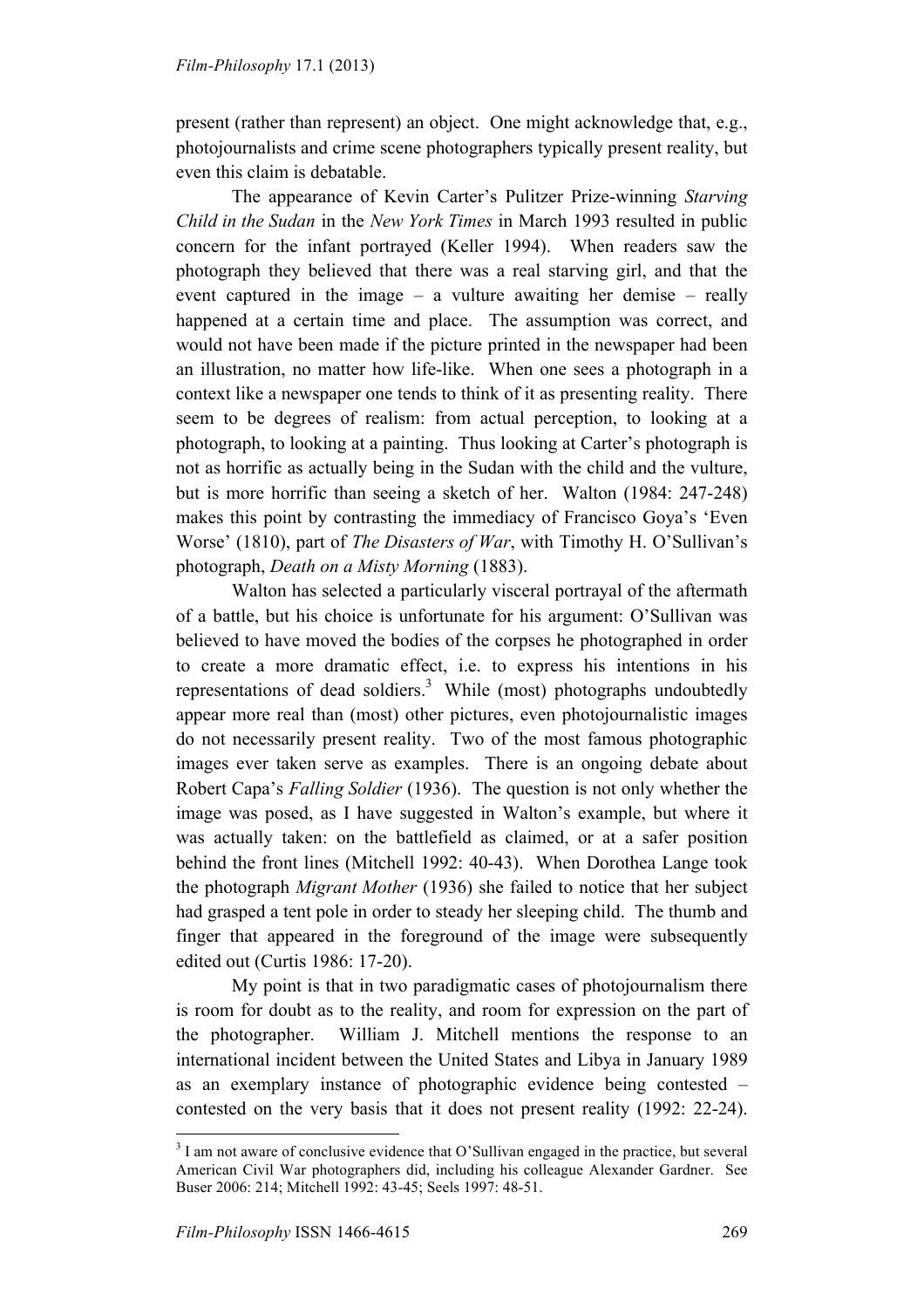Hoaxes like the Cottingley Fairies (1917) and the surgeon's photograph of the Loch Ness Monster (1934) reveal that the capacity for deception afforded by photographic evidence is not a recent development. I offer these examples as a supplement to Gaut's argument, to show that there is always – and has always been – a possibility for representation in photography, even when it appears at its most transparent.<sup>4</sup> If this is true of traditional photographs, then the opportunity for representation in digital photographs is even greater, due to the increased possibilities in editing.

Gaut maintains that the digital image is correctly identified as:

a mélange (or blended) image – that is, it can be produced by any of three distinct techniques and each technique may vary in the proportion it has in the making of a particular image (2010: 45).

He claims that even if one restricts one's inquiry to the digital *photograph*, the software packages accompanying digital cameras allow photographers of all proficiencies a wide range of editing options. Mitchell believes that digital images should never be called photographs, even if created with a digital camera, as they differ as much from a traditional photograph as a photograph from a painting (1992: 3). Gaut rejects this radical distinction on the basis of the similar generative methods employed in traditional and digital photography (2010: 49). I agree with his assessment, though I shall show that he underestimates the impact of his own falsification of the presentation thesis.

I have considered the presentation thesis in some detail due its implications for the ontology of film. If photography could only present rather than represent reality, then photorealistic film would be similarly limited as an art form. Scruton (1981: 598-603) is convinced that a film presents a drama, and that while drama is a representative art, the filming or photographing thereof is not. He holds that photography hinders rather than assists dramatic representation, because of the limits it places on interpretation and its link to fantasy rather than the imagination. For Scruton, therefore, the ontology of film is that it is no more than photographed drama. Arnheim contemplated the consequences of the thesis for contrasting reasons, and was concerned about the inevitable and undesirable conclusion that there could be no artistic expression in film (1974: 155). With the presentation thesis refuted, however, film can take its rightful place as an art form.<sup>5</sup> The digital revolution has not only strengthened the argument for film as art, but also – I shall argue – indicated the category of art to which digital and traditional film belong.

<sup>&</sup>lt;sup>4</sup> Photographs created with instant cameras, the production of which was dominated by the Polaroid Corporation from 1948-2008, are a possible exception.<br><sup>5</sup> Interestingly, Polavision – the Polaroid Corporation's instant movie camera – was a

commercial failure, being discontinued two years after its launch in 1977.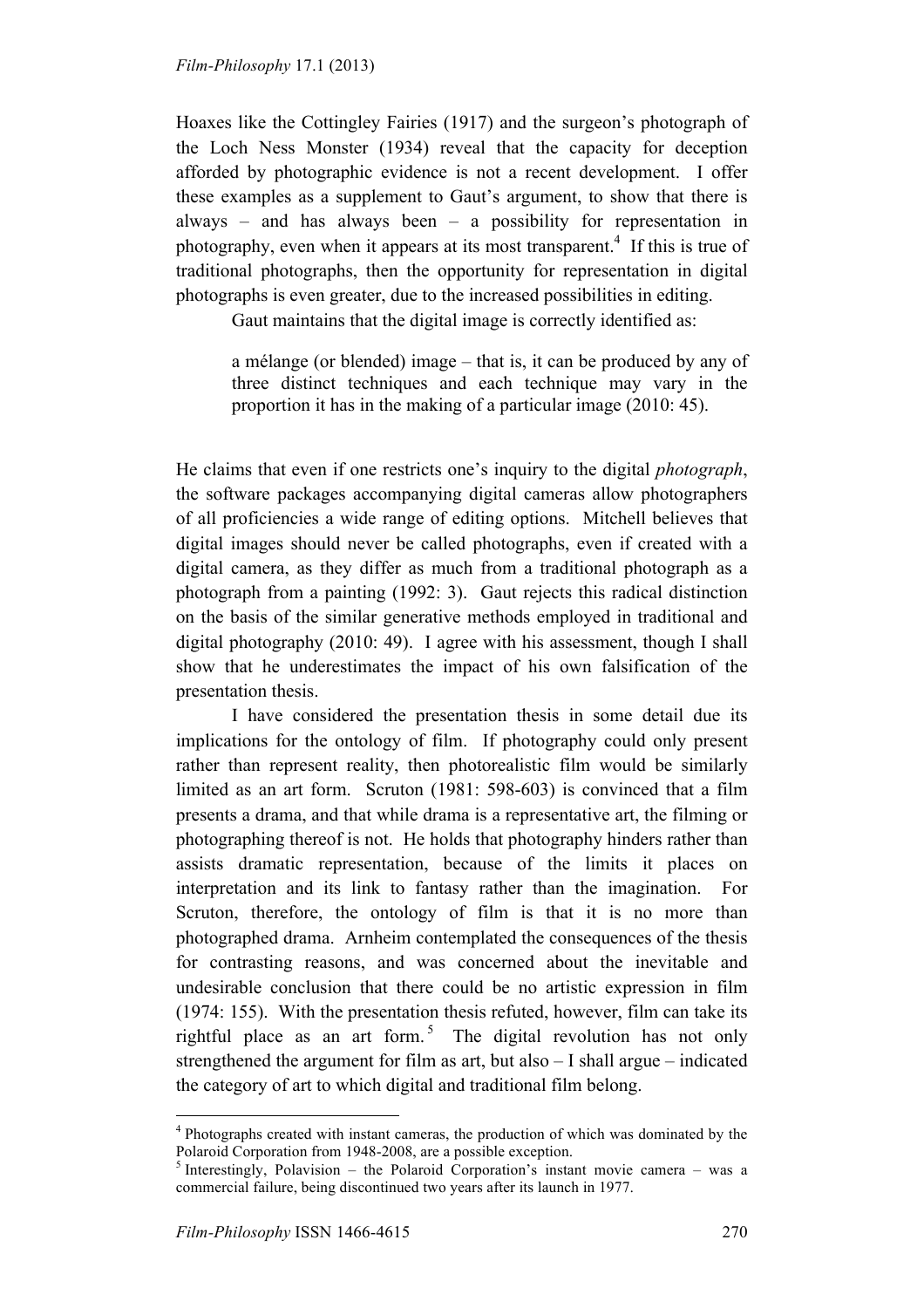### **3. The Digital Film: Photorealistic Animation**

Gaut (2010: 14) defines digital cinema as 'the medium of moving images generated by bitmaps', and Lev Manovich (1995) identifies it as 'a particular case of animation which uses live action footage as one of its many elements.' They both note a number of essential differences between digital and traditional film (Manovich 1995; Gaut 2010: 17-18). All three types of digital image are subject to direct manipulation, with the result that the visual realism of photography has a plasticity that was formerly confined to animated film. In digital cinema, the traditional distinction between the ease of editing (a sequence) and the difficulty of image manipulation (special effects) has been eroded, and the spatial and temporal qualities of images can now be rearranged with equal ease. As there are no longer any aesthetic features linking film to film stock, digital cinema also has a purity from its physical origin. Once live action material is digitised, the existing relation to reality is lost as the digital images become raw material (grids of pixels) for manipulation. Digital technology has eroded the distinctions between creation and modification, production and postproduction, as every image – whatever its source – is processed through various computer programs before the final cut. Lastly, the speed of computer processing has opened up new possibilities for interactivity in digital cinema.

Even the most cursory examination of the philosophy, theory, and criticism of film reveals an overwhelming bias in favour of photorealistic – as opposed to animated – films. Gaut states that the 'philosophy of film has concentrated almost exclusively on traditional photographic images' (2010: 19). Manovich takes an even stronger line, describing the marginalisation as resulting in animation being 'cinema's bastard relative, its supplement, its shadow' (1995). Works of reference on film frequently pay scant attention to animated features, and many philosophers exclude them from their definitions and ontologies of film. When the American Film Institute published a list of the hundred best American motion pictures made from 1898 to 1998, it included only two animated films: *Snow White and the Seven Dwarves* (David Hand, *et al*, 1937), forty-ninth, and *Fantasia* (James Algar, *et al*., 1940), fifty-eighth. When the list was revised in 2007, it included *Toy Story* at a rather disappointing – given its significance in the history of film – ninety-ninth place, and at the expense of *Fantasia* (which was dropped) (American Film Institute). Animated films have nonetheless played a significant role in the film industry, from the commercial success of *Snow White and the Seven Dwarves* to the artistry of *Beauty and the Beast* (Gary Trousdale and Kirk Wise, 1991), and the groundbreaking technological advances of *Toy Story* and *The Polar Express* (Robert Zemeckis, 2004).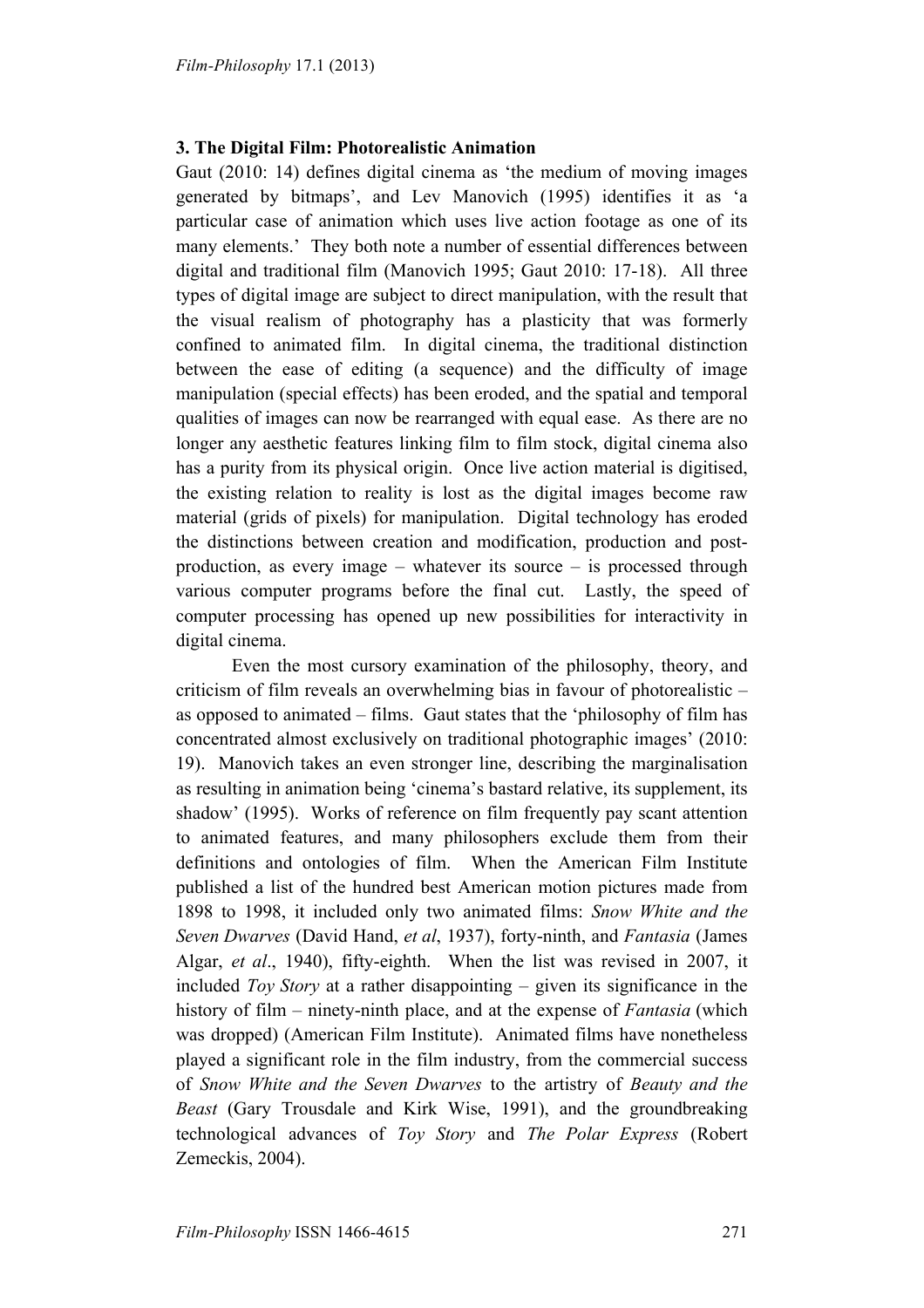Gaut (2010: 17) believes that digital technology has undermined the dominance of the photograph in film. The (literal) photographic essence of traditional film, the link between film and film stock, has been severed. Live action photography is now merely one of several methods – methods which are themselves frequently combined – of producing the moving pictures that comprise a particular film. Manovich (1995) notes that digital technology has introduced the possibility of a feature film of one hundred and twenty-nine thousand, six hundred frames that is both indistinguishable from a photorealistic film, and created entirely by digital painting. He maintains that the combination of live action material, painting, image processing, compositing, 2D and 3D animation that constitutes digital film has returned the moving image to its roots, which lie in the animation used in devices such as magic lanterns, zoetropes, and praxinoscopes. For Manovich, therefore, digital film has reversed the traditional relationship between photography and animation, with the latter now dominating.

Perhaps digital film is best described by Gaut, as a mélange. Certainly my first thoughts on seeing a trailer for *Avatar* were, 'what is it, a film or a cartoon?<sup>'6</sup> There seem to be two equally valid answers: 'both', in that it was created with live actors (using motion capture) and digital painting; and 'neither', because it doesn't fit into either traditional category. David A. Cook (2004: 921-926) presents an interesting study by comparing the representation of the Japanese attack on Pearl Harbour in *From Here to Eternity* (Fred Zinnemann, 1953) and *Pearl Harbor* (Michael Bay, 2001). The former relied heavily on the use of actual documentary footage from 1941, but appeared much less realistic than the latter, which involved extensive use of CGI. Simulated reality, created by the combination of digital photography, digital painting, and computer synthesis, is thus more 'real' than the photochemically-recorded reality. Cook believes that the two films cannot be compared by the same standards, and agrees with Manovich that the digital revolution has created a new aesthetic where film has become a type of animation, and where production is the first stage of postproduction (Cook 2004: 925-926).

 Cook uses 'photorealistic animation' to refer to animation that resembles photography in its attention to detail, but I believe the term appropriates the sense in which animation can replicate reality more successfully than photography (2004: 883). Film can no longer be differentiated from animation because the development of digital cinema has completely blurred the distinction. Peter Jackson deliberately used CGI techniques with a strong photographic basis for *The Lord of the Rings* trilogy (2001-2003). He successfully created an appearance of reality, yet one of the main characters – Gollum – is entirely computer-generated.

 $6$  The word 'cartoon', with its juvenile, trivial connotations, is a product of the peripheral status of animation in the twentieth century.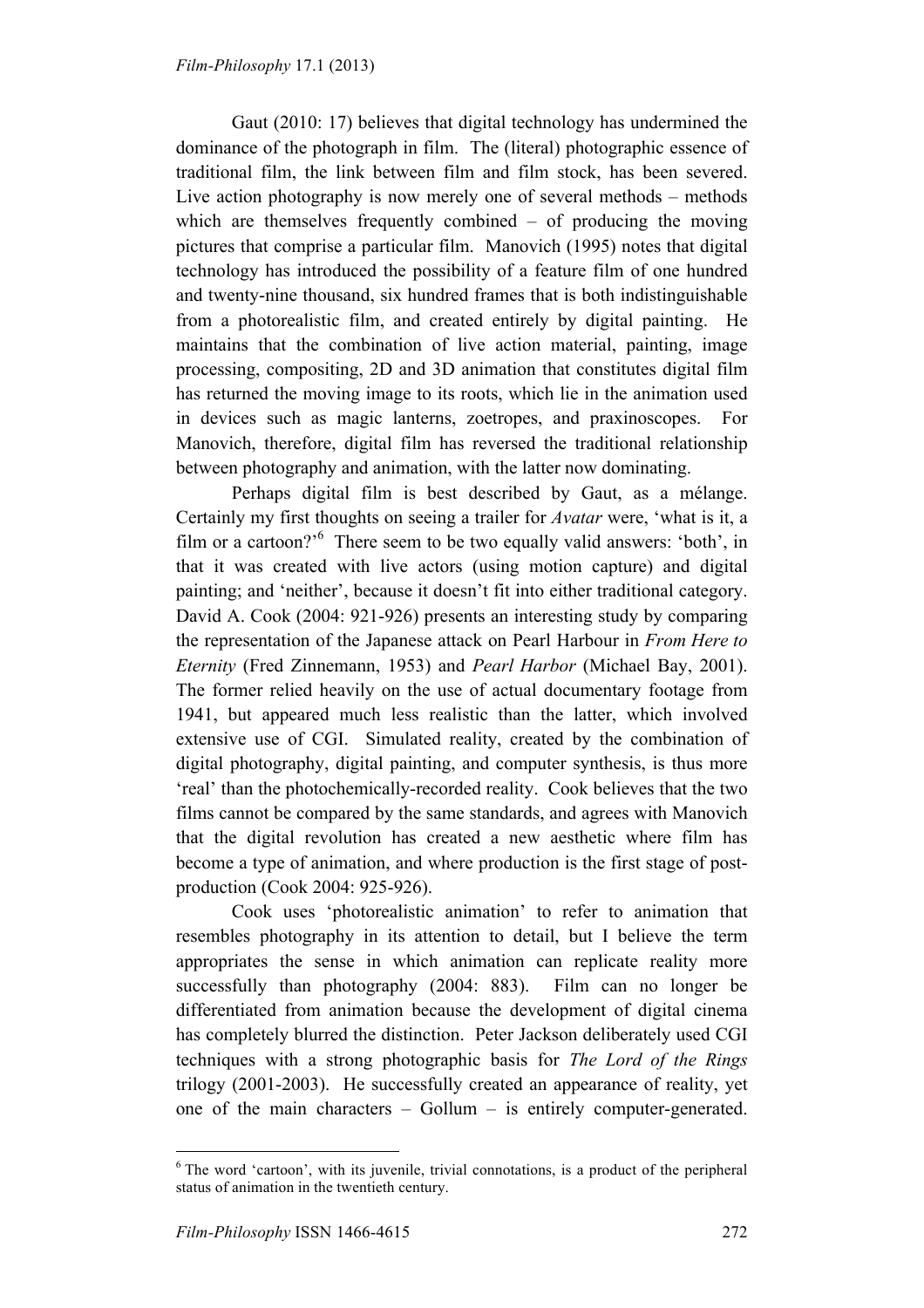Robert Zemeckis's *The Polar Express* is an apparently clear case of an animated film, yet his paradigmatic use of motion capture brings an almost disturbing element of realism to the characters. Films like *Avatar* and *Alice in Wonderland* (Tim Burton, 2010) – their 3D aside – fall somewhere in between, and these examples of the cross-pollination of photography and painting show that the line between photorealism and animation is not only unclear, but irrelevant. The distinction may continue to be made for marketing purposes, but the two types of film have converged in a single category, digital film. Photorealism *and* animation have been replaced by *photorealistic animation*.

Whether one regards the digital film as animated (Manovich) or mélange (Gaut), the photograph is obviously no longer as significant to the phenomenon as it once was. I believe that film has been freed from the restrictions imposed by photography, with the result that the scope for representation has increased exponentially. Drawing on Walton's work (1970: 143-145), Gaut (2010: 37-38) elucidates the link between artistic expression and the perception of film and reality. Perceiving a film and perceiving reality diverge in a number of ways. Where the divergence is fixed, e.g. the lighting in the theatre and the 2D structure of the screen, one cannot regard it as communicating any artistic intention. Where divergence is variable, e.g. the shape of the image on the screen and the movement of the camera, one can attribute intention and expression. The point can be generalised to all art: when there is choice, there is a potential for the expression of meaning; and the greater the capacity for choice, the greater the capacity for expression.

I have mentioned the increase in choice in the change from traditional to digital photography, and the case is even more extreme for the moving image. The bewildering number of options available to contemporary film directors means that they have increased opportunities for expressing their intentions, and it is this intentional relation to the subject that makes film a representational art. Gaut (2010: 49) holds that the digital revolution has resulted in a more compelling argument for film as art; indeed, Scruton's claim that film is merely a recording of representative drama is simply implausible for the digital variety. Gaut also notes the intentionality of digital film in that it 'possesses the possibility, in its nonphotographic modes, of creating expressive content that does not require the recording of any reality at all' (2010: 50). I believe, however, that he understates the importance of digital developments.

Although photographs continue to be used in film, they have become one of several kinds of mathematical representations that constitute the raw material from which the finished product is created. The photographic element of film is no longer any more significant than, e.g., computer synthesis, and Manovich has noted that even photorealism need not involve any photography. The fact that digital film does not require the recording of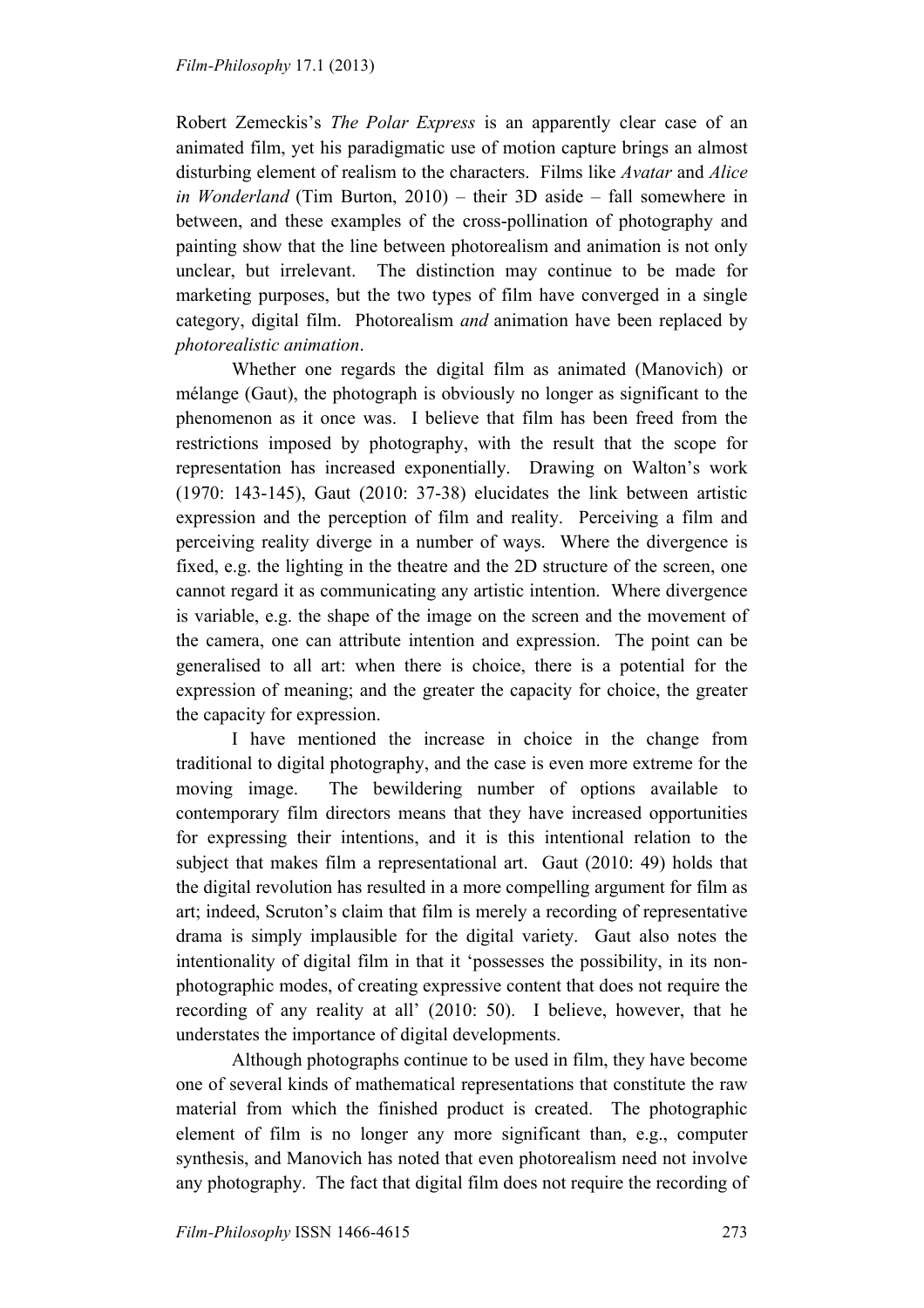reality not only means that the art form has the potential to stand in a purely intentional relation to its subject, but that it actually does so. The reason can be found in Walton's standard and variable properties, alluded to by Gaut. In photorealistic traditional film the use of photography was a standard (fixed) property, like the 2D screen, i.e. there was no other option available. In photorealistic digital film, the use of photographs has become a variable property. Live footage has become one of several options for the director, and the decision to use it has thus become an expression of intention. Digital film, like painting, is always intentional. A contemporary director who used only photographs (of either type) in a feature film would be exercising a meaningful choice, and that choice would convey his intention. The consequence of this intentionality is that digital film is indisputably a representational art.

## **What is Film in the 21st Century?**

I began by defining the scope of my inquiry as the art form of moving pictures, where the movement may be actual or apparent, $\alpha$  and where the picture – despite appearances – is understood in the ordinary sense of being presented on a flat surface. I have established that all four categories of traditional and digital photography and film offer possibilities for representation, and noted that the digital film is a development of traditional film characterised by what I have called 'photorealistic animation'. I shall now answer the question 'what is film', taking into account both traditional and digital varieties, and consider the restrictions an ontology of film should impose in order to make an enlightening classification of the art form.

Currie produced the first comprehensive philosophy of film in the analytic tradition with *Image and Mind* in 1995. Although the ontology of film he proposed has much to recommend it, Currie's position on nonphotographic film is opaque. He cites animation as an example that 'more distant causes' of the cinematic experience need not be photographic, but subsequently excludes all reference to animated film (1995: 4). It seems that he is either concerned purely with photorealistic film or  $-$  at most  $-$  film produced with film stock. By linking film to photography, Currie is committed to the view that *Toy Story* – produced with CGI – is not a film, and that *Toy Story* and *Snow White* are therefore different phenomena. The position is clearly erroneous.

Digital technology – in the form of  $CGI$  – has been applied to photochemical film over a period of at least forty years, with notable early examples like *2001: A Space Odyssey* (Stanley Kubrick, 1968) and *Westworld* (Michael Crichton, 1973). CGI has been used incrementally, as technology developed, and even *Toy Story* was recorded onto celluloid for

 $<sup>7</sup>$  The question of whether the images projected by a film actually move or only appear to</sup> move is much debated. See Currie 1995: 28-47 and Kania 2002 for contrasting views.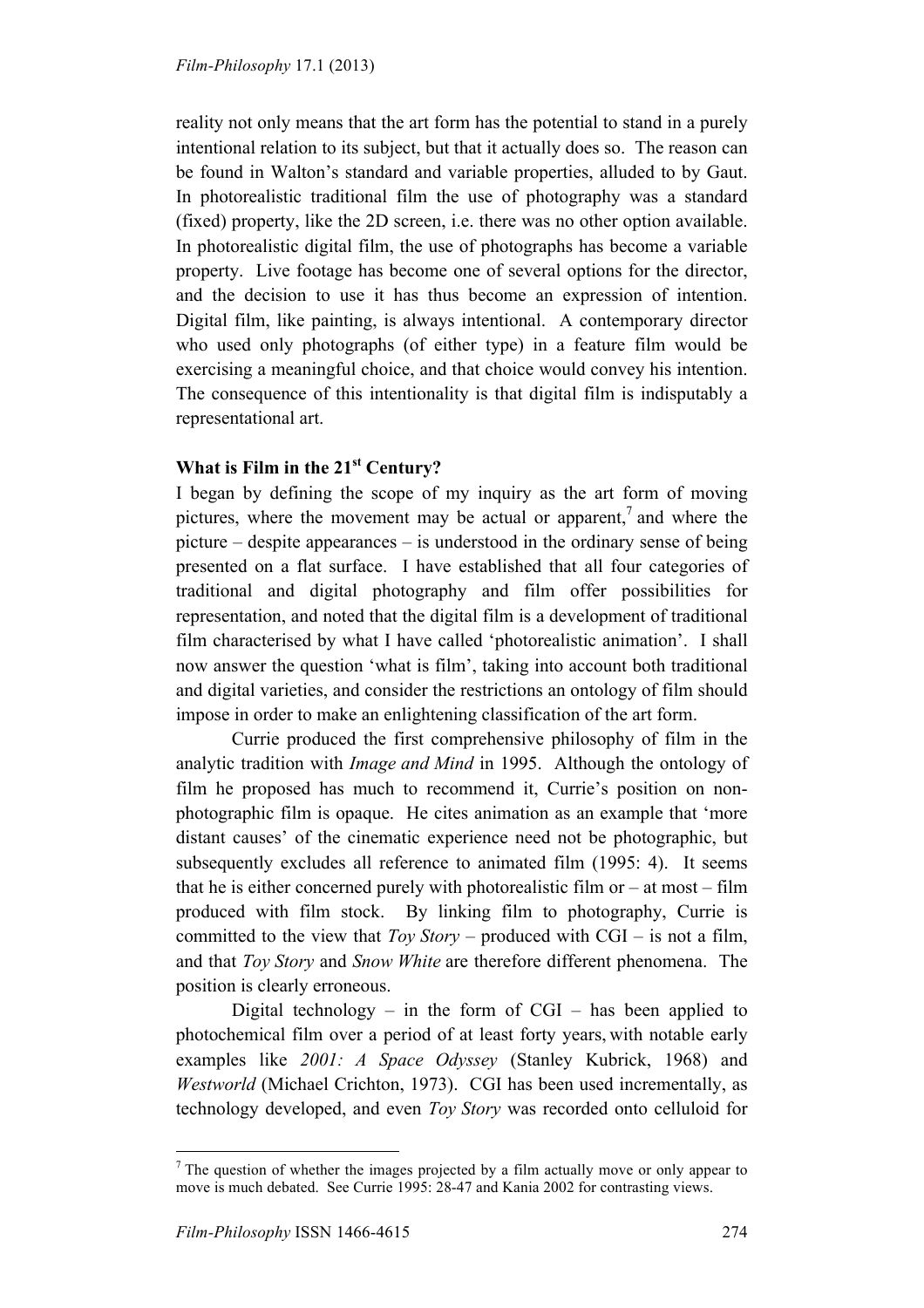screening, and thus used photochemical material. There is some dispute over the first film produced and released without employing any photochemical process, but the success of *Star Wars: Episode II – Attack of the Clones* in 2002 popularised the fully-digital film (Gaut 2010: 11-12). It would be unfair to attribute the view that digital films are not films to Currie, and I think it much more likely that he simply failed to foresee the consequences of the digital revolution. $8<sup>8</sup>$ 

Carroll was quicker to realise the implications of the new technology: in 1996, he noted the advances made in electronic cinema and predicted the possibility of films being produced on CD-ROMs (1996: 115), and the future film as 'digitally synthesized images' (1996: 122). He believes that the domain of film is moving images, which seems a promising start in the light of subsequent developments. He stipulates 'moving images' as opposed to 'moving pictures' in order to include abstract, nonrepresentational, and non-objective film (1996: 126). Carroll's ontology of moving images identifies five necessary (but not jointly sufficient) conditions: they must have the potential to appear to move, be a detached display, be 2D, and be generated by a template that is a token such that performance tokens are not works of art (1996: 130). That an image must have the potential to appear to move seems obvious. By 'detached display' Carroll means that the images must not contain egocentric information, i.e. tell the viewer where he is in relation to the space depicted. $\degree$  Thus watching *Jurassic Park* does not tell me how to find the park in question, nor identify my position in relation to the dinosaurs roaming on screen. I have already accepted the 2D requirement, which is implied in 'picture' (although not in 'image'). So far, therefore, Carroll's ontology is applicable to digital and traditional film, and the range of motion pictures that preceded traditional film.

Carroll (1996: 127-129) uses the type-token distinction to contrast film with theatre. The play *Richard III* is a type, and its performance is generated by an interpretation. I may, e.g., have the option of seeing two *Richard III*s, one at the university and one at a theatre in town. The interpretation of Shakespeare's text will differ according to the tastes and skills of the different directors and actors involved. These interpretations are themselves types, and they generate the token performances, e.g. a week of six shows from Monday to Saturday at the university. These tokens will ideally be identical, but the two interpretations may differ substantially. In a play the text, the interpretation, and the performance are all subject to artistic evaluation. Richard Loncraine's 1995 film *Richard III* differs entirely, however. I could have seen exactly the same performance no matter what film theatre I went to because the token – the particular

<sup>&</sup>lt;sup>8</sup> Significantly, Currie subsequently changed his conception of 'film' to anything that displayed moving images (1997: 47).

<sup>&</sup>lt;sup>9</sup> This has also been disputed, however. See Currie 1995: 22-27.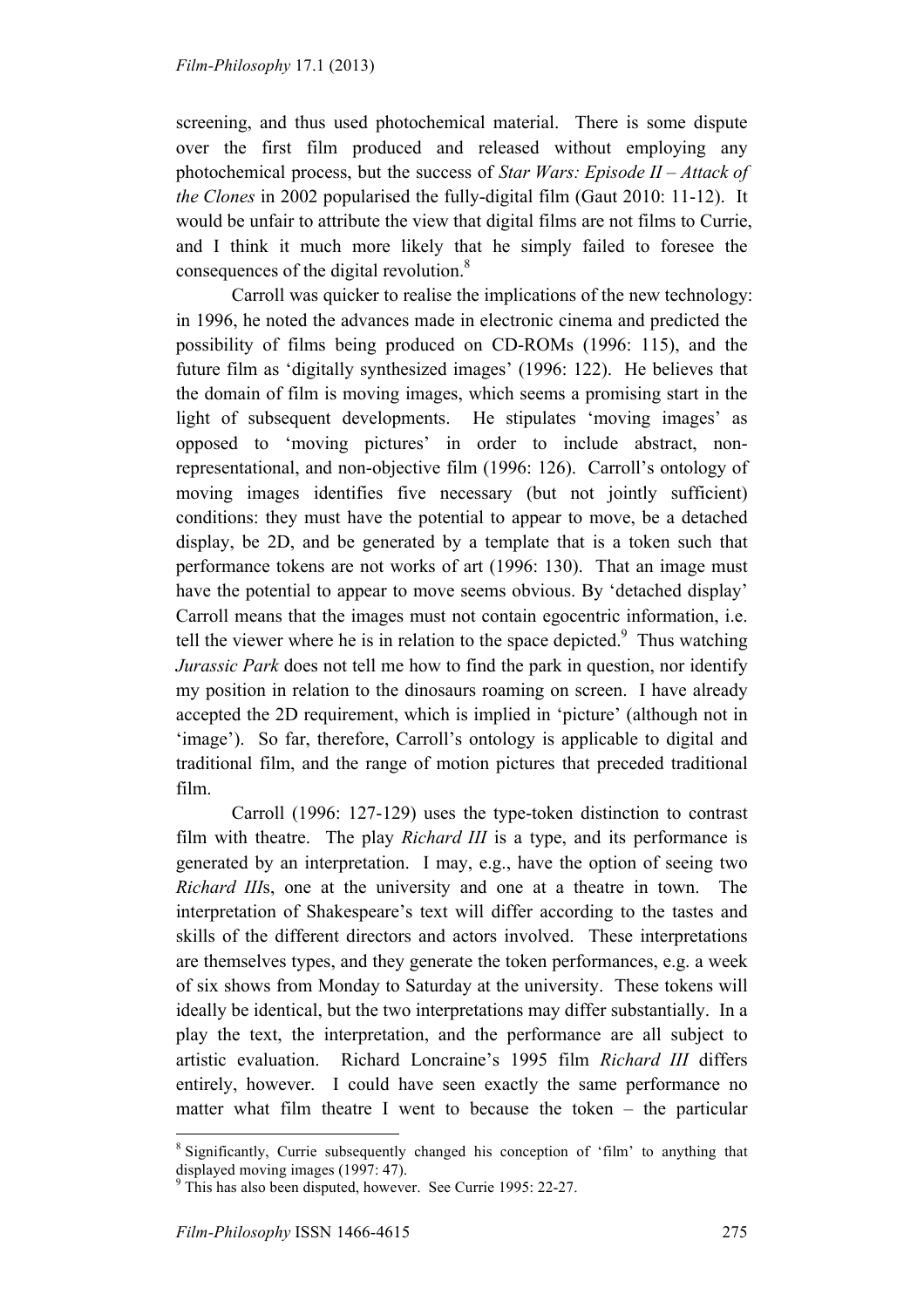screening I did in fact see – was generated by a template, which would have been a film print in 1995, and could be a film print or a digital file fifteen years later. The template is itself a token of the type, with the result that the performance I see is a token generated by another token. Neither the template nor the performance are subject to artistic evaluation, only the type, Loncraine's *Richard III*. The interpretation, acting, cinematography, and other aesthetic elements of the film are all contained in the type. The template and the screening may be faulty, but such problems are technical rather than artistic.

 It should be evident that Carroll's use of type and token differentiates plays and, e.g., puppet shows, from traditional and digital film, and is thus satisfactory in dealing with bitmap-generated motion pictures. Strangely, Carroll describes his ontology as 'overly inclusive' for 'what we typically call motion pictures' (1996: 131). He specifically excludes massproduced flip books and the zoetrope from the art form he is attempting to identify because they 'do not seem to be the kind of phenomena that one has in mind when speaking of moving pictures in ordinary language' (1996: 131). I believe Carroll is in error here, for if he is attempting to establish an ontology of photographic film, then there should have been some reference to photography or film stock in his criteria. If he is seeking a broader ontology of moving images, however, then the ordinary usage of 'motion picture' for 'traditional film' is of little relevance. There is an inconsistency in investigating the moving image and restricting the results to its current popular incarnation.

Inconsistency notwithstanding, there is a further problem with Carroll's ontology in that it excludes both hand-crafted flip books (as he admits) and any moving picture presentation where the performance is an art. With regard to the latter, I have mentioned that the requirement that the moving image be generated by a template is an implicit link to Gaut's mechanically-generated category. While the template might apply to massproduced thaumatropes and zoetropes – and perhaps even certain magic lantern shows – it would definitely exclude the shadow puppet plays, where the performance is not produced by a template and is itself a source of artistry. Perhaps this is not a fault in Carroll. If one considers watching *Avatar* in 3D and watching a shadow play, one might well conclude that they are not the same kind of thing. Yet Carroll's ontology includes the flip book and the zoetrope, which seem much closer to the shadow play than the digital film in category. Why can a zoetrope be a moving image, but not a shadow play; and why can a mass-produced flip book be a moving image, but not a handmade one? Though Carroll's ontology is remarkable in anticipating and including digital cinema, I believe it ultimately fails by excluding object-generated and handmade moving pictures without sufficient justification.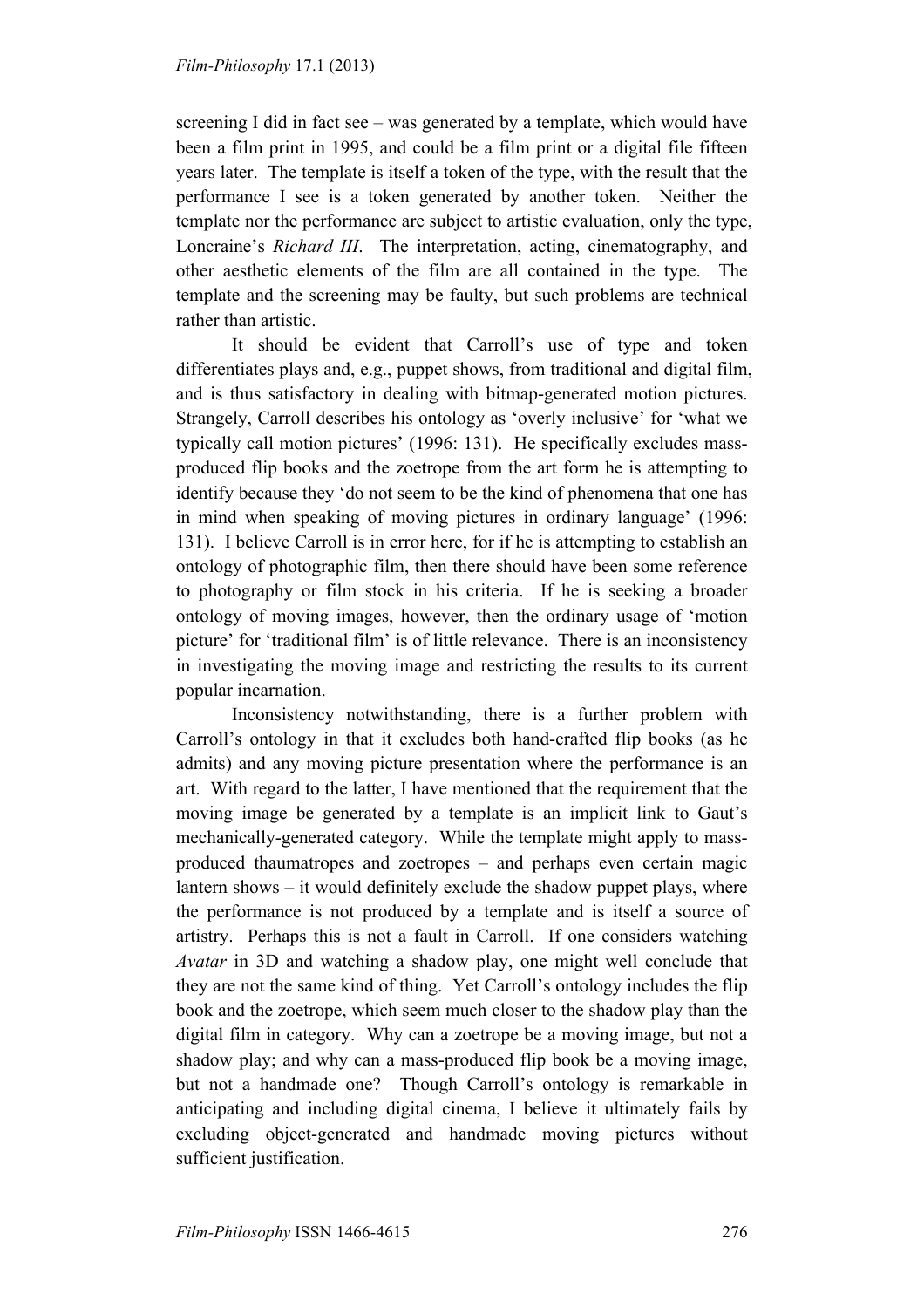Manovich's characterisation of film as a particular type of animation may serve better, for animation seems to be  $-$  literally  $-$  the art of moving pictures. Manovich's ontology of film is in fact more radical than this. He maintains that the return to handmade motion pictures epitomized in digital manipulation is not merely a return to animated moving pictures, but 'a particular branch of painting – painting in time' (1995). His answer to the ontological question is thus that a film is a series of paintings. The proposal is intriguing, but while there are aspects of digital cinema that are indeed a return to handmade motion pictures, the particular synthesis between human artistry and mechanical computer production in digital images appears to be a new development rather than a return to painting. One might, e.g., possibly conceive of *Avatar* as a series of paintings, but I'm not convinced that describing Rob Marshall's *Nine* (2009) as series of paintings would be in any way enlightening. Although Guy Ritchie achieved the photorealism in *Sherlock Holmes* (2009) by animation, Manovich's answer to the question 'what is it' still seems confusing. Even if one agrees with Manovich entirely, however, his ontology excludes traditional film, and the many similarities between digital and traditional film indicate that the former is a development of the latter rather than a new art form (in the same way that digital photography is a development of traditional photography).

I believe that digital film is the same kind of 'thing' as traditional film and its predecessors, and that choreutoscopes and phenatakistocopes are similarly related to their own predecessors, magic lanterns and shadow puppet plays. They are all displays of *motion pictures* – or moving images – and while any two examples of the category may appear quite different, there is evidence of a linear development through history, particularly from the beginning of the nineteenth century. I agree with Manovich that the latest technology has asserted the dominance of animation over film, and reversed the relationship that persisted through the twentieth century. For all my criticism of Carroll, he had a seer's vision in stating, '[t]he epoch of photographic film…may represent nothing but a brief interlude in the artform' (1996: 122). Ultimately, however, Gaut's description of the many kinds of cinema is the most convincing. Cinema, and moving pictures, have existed for centuries, and the current sovereignty of animation in digital imaging serves as a reminder that the moving picture pre-dated photography. What is a film? A series of pictures in motion. What is a digital film? The latest incarnation of the motion picture. Motion pictures can, as Gaut claims, be produced by objects, hand, or machine, but nonetheless belong to the same ontological category.

The concept of film is currently in crisis, as it was eighty-odd years ago when the 'talkie' replaced the silent film. The talkie was seen by many as a threat, or a different kind of art form, but increased the opportunities for expression in the established art of film. The digital revolution has enriched the art form no less – perhaps even more so – returning the motion picture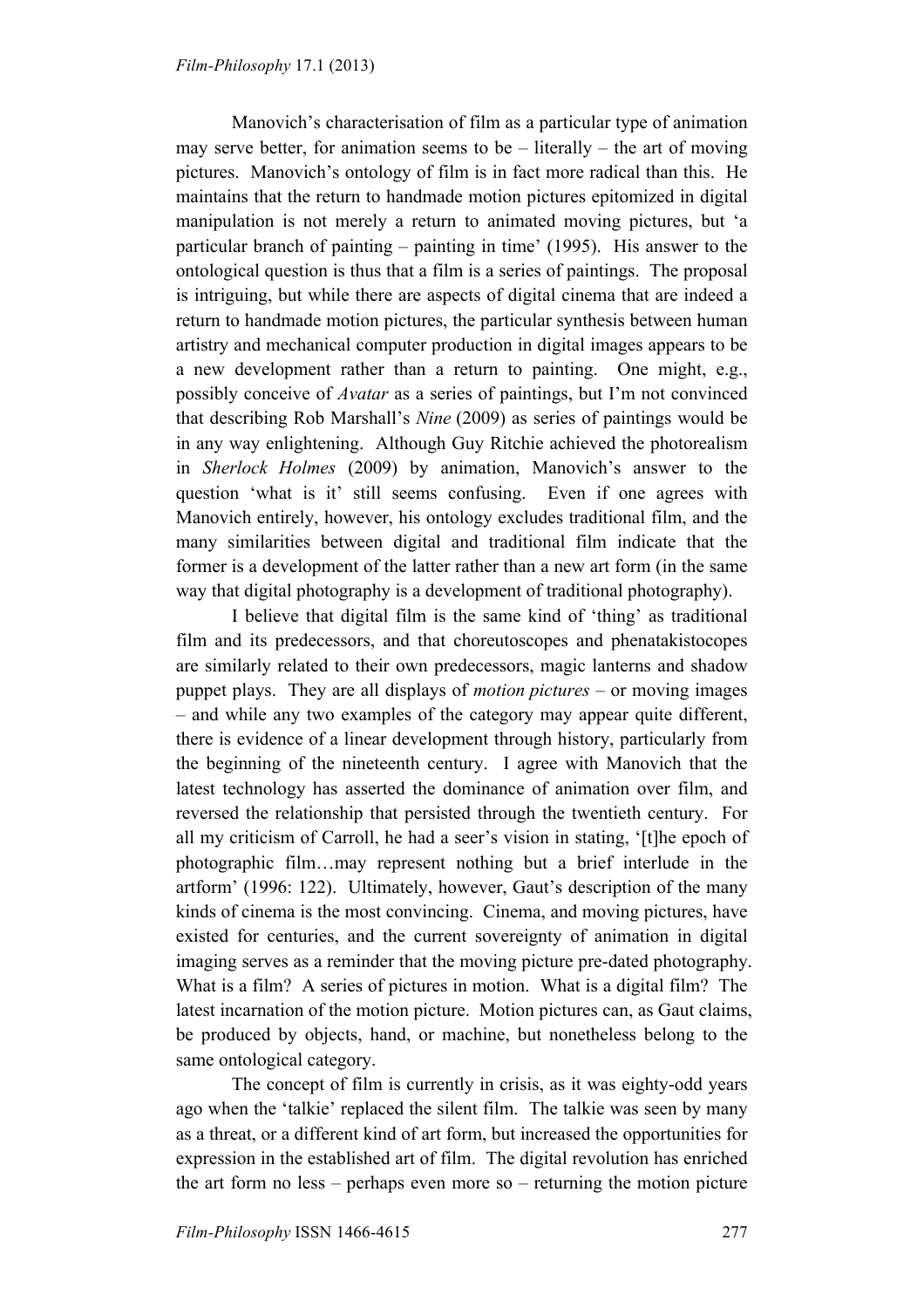*Film-Philosophy* 17.1 (2013)

to its roots in animation, and creating new horizons for expression. Digital technology has created new possibilities for interactivity and mass-produced virtual reality. The consequences of virtual reality 'total cinema' and the threat of interactivity to the traditional unity of the art work are beyond the scope of my inquiry, and may produce questions to which a contemporary answer would be premature. At this point in the second decade of the twenty-first century, however, digital film remains – like traditional film and its predecessors – the art of moving pictures.<sup>10</sup>

#### **Bibliography**

- American Film Institute, n.d. *AFI's 100 Years…100 Movies*. Available at: http://www.afi.com/tvevents/100years/movies.aspx [Accessed 12 May 2010].
- Arnheim, Rudolf, 1974. On the Nature of Photography. *Critical Inquiry*, 1 (1), 149-161.
- Bazin, Andre and Gray, Hugh, 1960. The Ontology of the Photographic Image. *Film Quarterly*, 13 (4), 4-9.
- Buser, Thomas, 2006. *Experiencing Art Around Us*. Belmont, CA: Thomson Wadsworth.
- Carroll, Noël, 1996. Defining the Moving Image. In: Carroll, N. & Choi, J., eds., 2006. *Philosophy of Film and Motion Pictures*. Oxford: Blackwell, 113-133.
- Cook, David A., 2004. *A History of Narrative Film.* 4<sup>th</sup> edn. New York: W.W. Norton.
- Currie, Gregory, 1993. The Long Goodbye: The Imaginary Language of Film. In: Carroll, N. & Choi, J., eds., 2006. *Philosophy of Film and Motion Pictures*. Oxford: Blackwell, 91-99.
- Currie, Gregory, 1995. *Image and Mind: Film, Philosophy, and Cognitive Science*. 2008 edition. Cambridge: Cambridge University Press.
- Currie, Gregory, 1997. The Film Theory that Never Was: A Nervous Manifesto. In: Allen, R. & Smith, M., eds., 1997. *Film Theory and Philosophy*. London: Oxford University Press, 42-59.
- Curtis, James C., 1986. Dorothea Lange, Migrant Mother, and the Culture of the Great Depression. *Winterthur Portfolio*, 21 (1), 1-20.

 $10$  I am indebted to Maarten Steenhagen and David Tallerman for their assistance with this paper.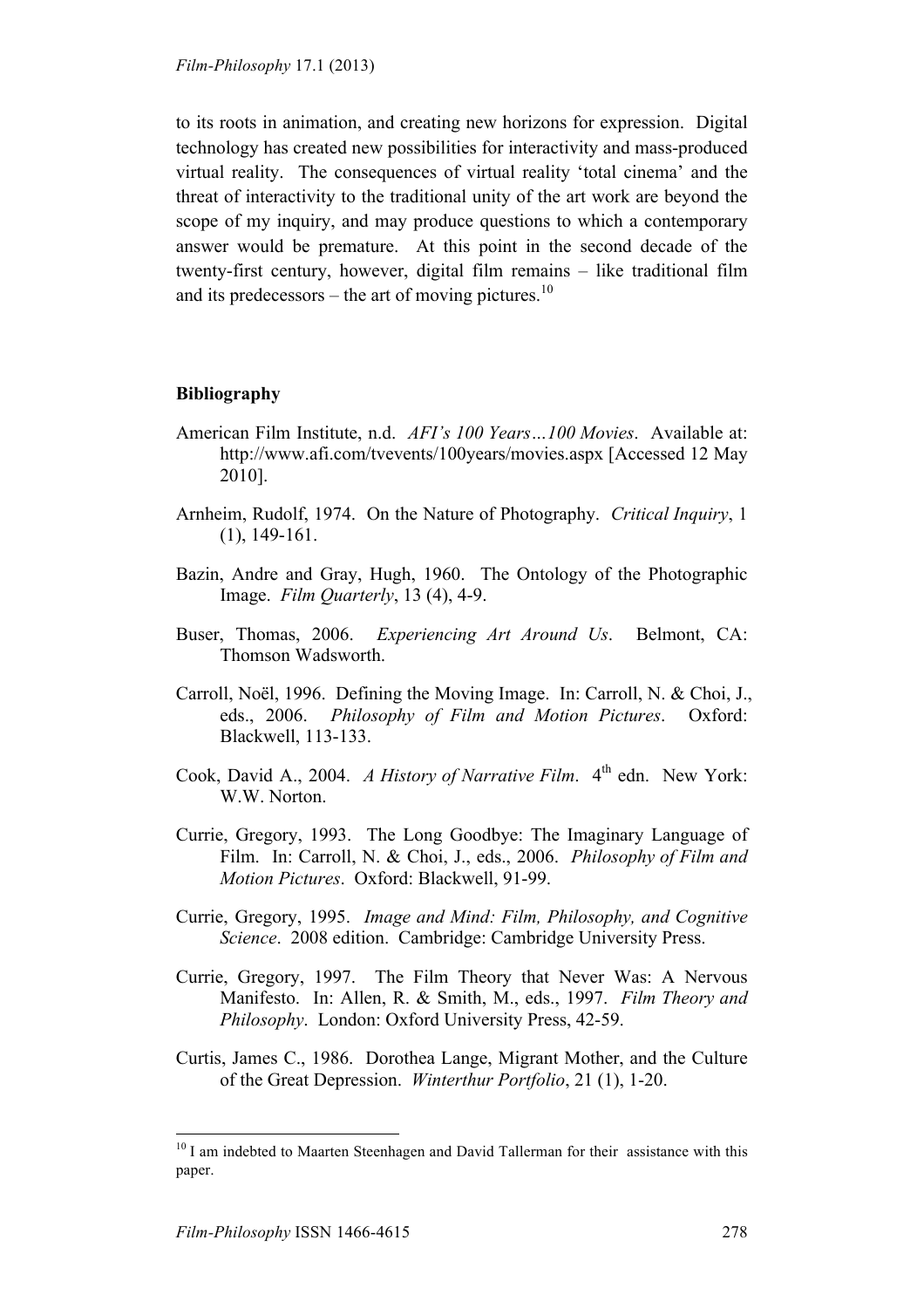- Gaut, Berys, 2010. *A Philosophy of Cinematic Art*. Cambridge: Cambridge University Press.
- Kania, Andrew, 2002. The Illusion of Realism in Film. *British Journal of Aesthetics*, 42 (3), 243-258.
- Keller, Bill, 1994. Kevin Carter, a Pulitzer Winner For Sudan Photo, Is Dead at 33. *New York Times*, [Online] 29 July. Available at: http://www.nytimes.com/1994/07/29/world/kevin-carter-a-pulitzerwinner-for-sudan-photo-is-dead-at-33.html [Accessed 11 May 2010].
- Manovich, Lev, 1995. What is Digital Cinema? Lev Manovich, [Online] n.d. Available at: http://www.manovich.net/TEXT/digitalcinema.html [Accessed 7 May 2010].
- Mitchell, William J., 1992. *The Reconfigured Eye: Visual Truth in the Post-Photographic Era*. 1994 ed. Cambridge, Massachusetts: MIT Press.
- Rohter, Larry, 2009. New Doubts Raised Over Famous War Photo. *New York Times*, [Online] 17 August. Available at: http://www.nytimes.com/2009/08/18/arts/design/18capa.html? r=1 [Accessed 11 May 2010].
- Scruton, Roger, 1981. Photography and Representation. *Critical Inquiry*, 7 (3), 577-603.
- Seels, Jody, 1997. The Eye of History: 1860-65. *Journal of Visual Literacy*, 17 (1), 47-71.
- Walton, Kendall L., 1970. Categories of Art. In: Lamarque, P. & Olsen, S.H., 2008. *Aesthetics and the Philosophy of Art*. Oxford: Blackwell, 142-157.
- Walton, Kendall L., 1984. Transparent Pictures: On the Nature of Photographic Realism. *Critical Inquiry*, 11 (2), 246-277.
- Zone, Ray, 2007. *Stereoscopic Cinema & the Origins of 3-D Film, 1838- 1952*. Lexington: University Press of Kentucky.

#### **Filmography**

- Algar, James; Armstrong, Samuel; Beebe, Ford; Ferguson, Norman; Handley, Jim; Hee, T., Jackson, Wilfred; Luske, Hamilton; Roberts, Bill and Satterfield, Paul, 1940, *Fantasia*. USA.
- Bay, Michael, 2001, *Pearl Harbor*. USA.
- Burton, Tim, 2010, *Alice in Wonderland*. USA.
- Cameron, James, 2009, *Avatar*. USA.
- Crichton, Michael, 1973, *Westworld*. USA.

*Film-Philosophy* ISSN 1466-4615 279